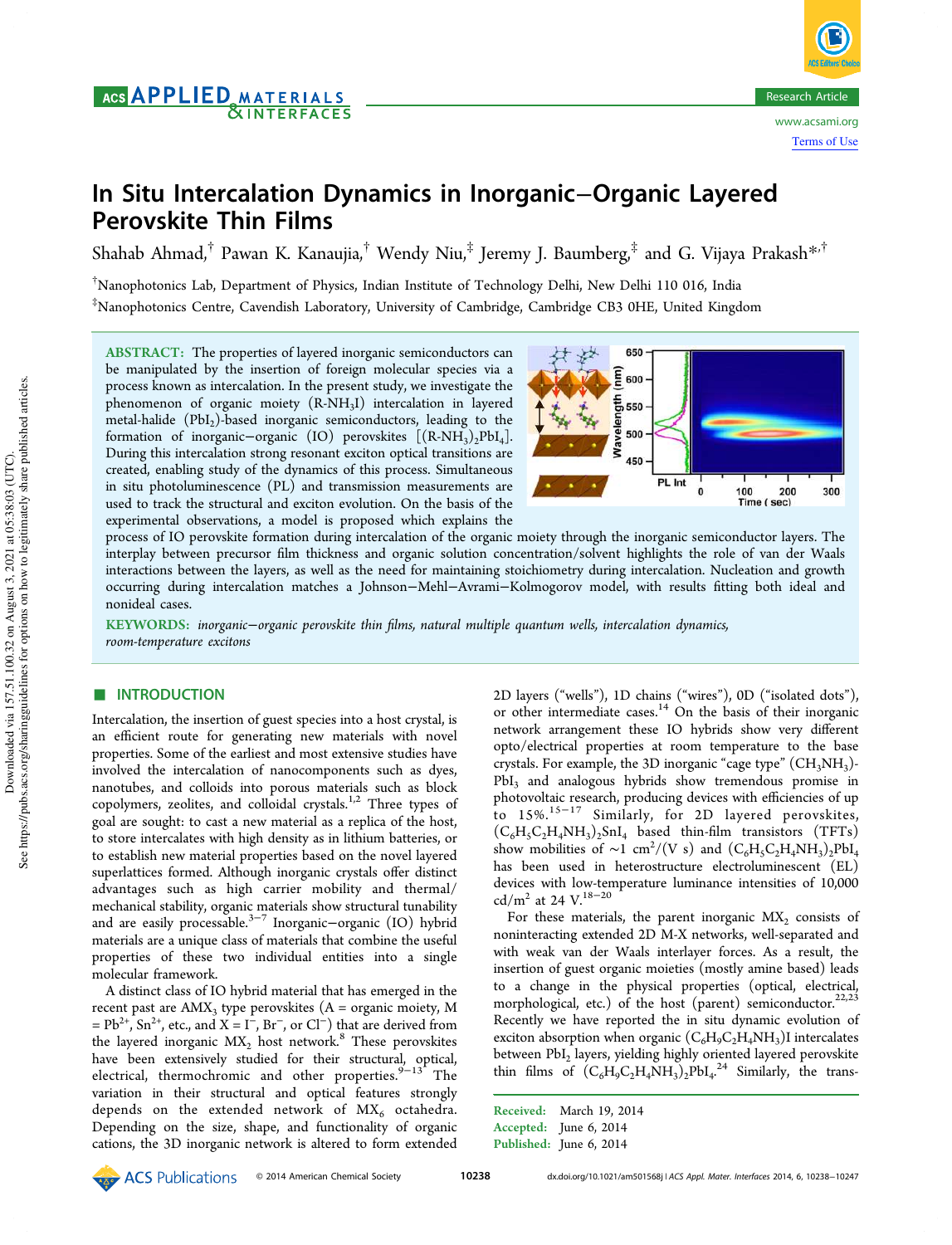

**Figure 1.** (a) Schematic of the structure of typical  $(R\text{-}NH_3)_2\text{}MX_4$  type layered perovskites. (b) Schematic diagram of experimental setup used for simultaneous in situ PL and transmission measurements.

formation of  $PbI_2$  into  $CH_3NH_3PbI_3$  has been monitored within a porous  $TiO<sub>2</sub>$  film optimized for solar cell fabrication.<sup>1</sup> In general, intercalation mechanisms have been studied previously using methods such as X-ray diffraction, Raman imaging and resistance measurements.25−<sup>27</sup> The growth kinetics have been explained by various models, most notably the Johnson-Mehl-Avrami–Kolmogorov (JMAK) model.<sup>28</sup> Recently, the kinetics of molecular intercalation in various layered materials (for example graphene,  $\mathrm{MoS}_{2}, \mathrm{VS}_{2}\mathrm{)}$  have been studied using such models,  $^{25,33,34}$  and attention is being focused on understanding the intercalation of biologically active materials into layered double hydroxide hosts  $(LDHs).<sup>1,35</sup>$ 

Among all perovskites, the 2D layered networks ((R- $\mathrm{NH}_3)_2\mathrm{MX}_4$  type) are of special interest. These IO perovskites are considered to be self-assembled natural multiple quantum wells, made up of alternating layers of inorganic semiconducting monolayers and optically inert organic spacer moieties. In these hybrid materials, the bandgap of inorganic entity (∼2−3 eV) is specifically chosen to be less than the nonemitting organic counterpart (~4−5 eV).<sup>8,20</sup> Optically, these materials exhibit sharp resonances due to Mott−Wannier excitons confined within the semiconductor layers.<sup>20</sup> As a result of the large dielectric mismatch between the inorganic and organic constituents (dielectric confinement), such excitons are observable at room temperature, with large binding energies (∼300 meV).20,21 The strong room-temperature excitonic features of 2D perovskites make them potential candidates for optoelectronic devices such as IO-LEDs (Inorganic− Organic Light Emitting Diodes), IO-FETs (inorganic−organic field-effect transistors), solar cells, nonlinear optical switches, and exciton-photon coupling structures.<sup>15−19,36</sup> Conventionally, thin films of these perovskites are fabricated by spin coating the chemically synthesized components using an appropriate solvent. However, for practical device applications, precise control over film thickness, reproducibility, uniformity, and morphology is essential. Because of difficulties associated with solution processing methods, alternative fabrication of thin films from dual-boat vacuum deposition and electrochemical

deposition have recently been explored.37−<sup>39</sup> However, such deposition methods still encounter problems, such as maintaining stoichiometry by controlling the pressure and rate of evaporation (for dual-boat vacuum deposition), or controlling the dissociation ratios (in the case of electrochemical deposition). Therefore, to obtain higher-quality perovskite thin films, an optimized intercalation strategy would be highly advantageous.<sup>24</sup> Moreover, highly ordered layering is essential for the observation of strong exciton features from these IO hybrids, which is strongly dependent on (1) the disorder and conformation of the organic moiety, (2) the crystal packing, (3) the structure of the inorganic layers, and (4) the position of the organic amine group attached to the M-X network. Understanding the intercalation process at a molecular level and how it varies with the type/size of organic moieties, optimizing parameters such as inorganic film thickness, is thus essential for the realization of well-ordered uniform device quality films. However, the mechanism of organic intercalation in 1D, 2D, or 3D hybrids, including nucleation and growth processes, intercalation directions, and induced conformation changes are complex, and no such efforts have been reported so far.

Here, we thus study the in situ evolution of organic intercalation into the  $PbI_2$  network. For the first time, the direction of intercalation is explored using optical probes. The intercalation process has been optimized for various organic moieties by controlling the thickness of the  $PbI_2$  film and the intercalation solvent/solution concentration, to obtain highly ordered 2D inorganic−organic perovskites of type (R- $NH<sub>3</sub>)<sub>2</sub>PbI<sub>4</sub>$ . The evolution of strong optical excitons observed in these multiple quantum well systems are systematically monitored during the intercalation and key issues such as growth directions and the dynamics involved are considered using suitable models. Finally, ways to explain the molecular level changes that lead to the formation of device quality thin films are introduced.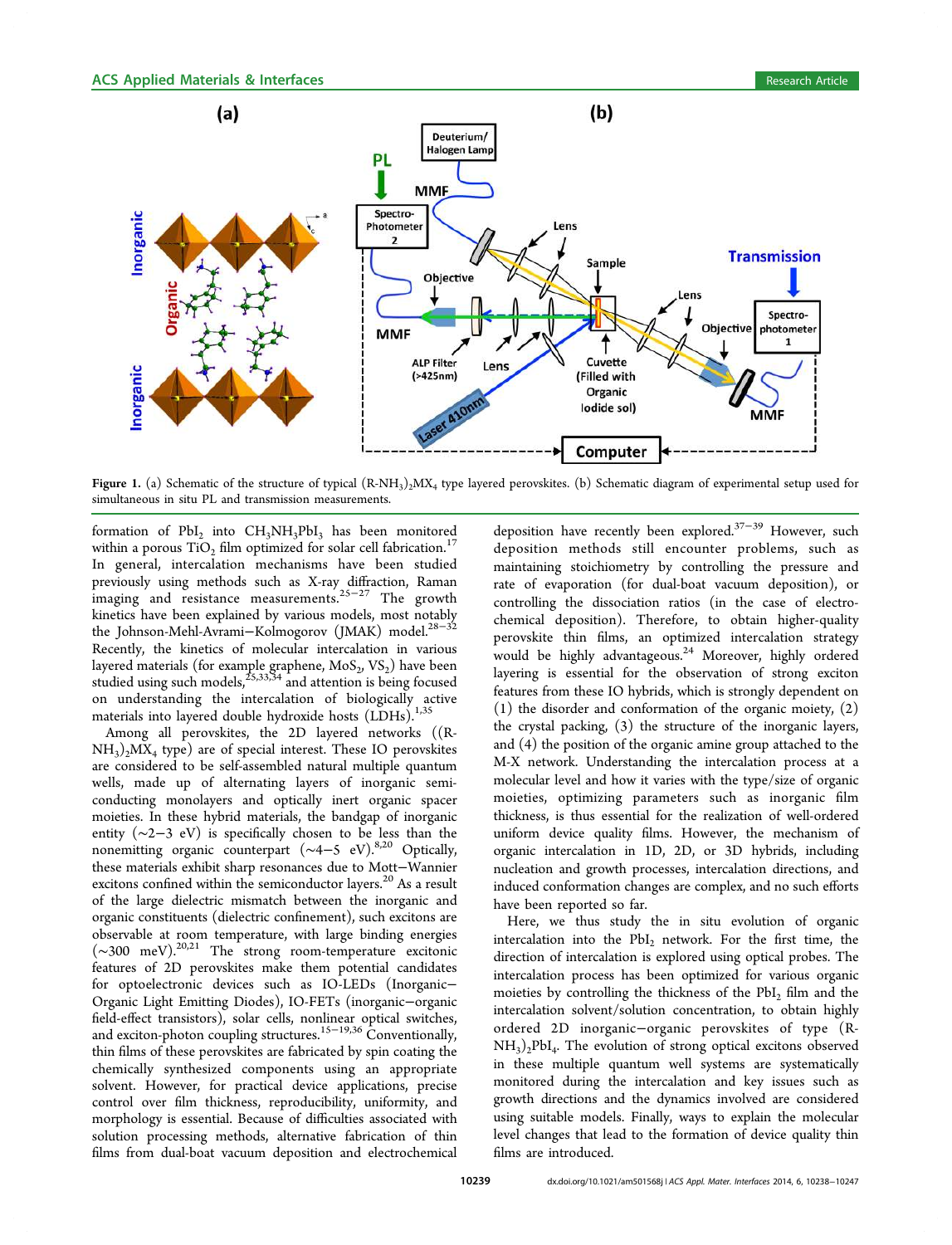

Figure 2. (a, b) Room-temperature exciton absorption and PL spectra and  $(c, d)$  real-time intensities of exciton transmission minimum and PL peak during intercalation. Rows a, c and b, d are for  $(\mathsf{C_6H_9C_2H_4NH_3})_2\text{PbI}_4$  [CHPI] and  $(\mathsf{C_{12}H_{25}NH_3})_2\text{PbI}_4$  [C12PI] intercalated films, respectively. (e) Glancing-angle XRD patterns of intercalated CHPI and C12PI perovskite thin films. Parent PbI<sub>2</sub> film added for comparison, all XRD patterns shifted along *y*-axis for clarity (intensities are not be scaled).

#### **EXPERIMENTAL SECTION**

We have outlined the basic intercalation methodology in a recent communication, $24$  so fabrication is only briefly reviewed here. Layered parent PbI<sub>2</sub> thin films of various thickness are deposited on glass substrates by thermal vapor deposition at ~1 × 10<sup>-6</sup> Torr. To obtain organic iodide  $(C_6H_9C_2H_4\text{-}NH_3I)$  (hereafter, CHI), 1 mL of 2-(1cyclohexenyl) ethylamine was added to 2.1 mL of hydriodic acid (HI; 47%) under constant stirring at room-temperature condition. The resultant yellow precipitate of 2-(1-cyclohexenyl) ethylammonium iodide  $(C_6H_9C_2H_4NH_3I)$  has been carefully filtered and dried for further use. Similar synthesis route has been adopted for long alkyl ammonium iodides  $(\rm C_{12}H_{25}-NH_3I)$  [hereafter C12I] also.

To investigate the dynamics of the intercalation process in real time, simultaneous in situ transmission and photoluminescence (PL) measurements are performed at room temperature (Figure 1b). The deposited  $PbI_2$  thin film sample  $(2.5 \times 1 \text{ cm size})$  is inserted into a quartz cuvette, which contains 5 mL of  $(R-NH<sub>3</sub>)I$  solution of the desired concentration. Both transmission and PL are monitored prior to the insertion of the sample and appropriate care is taken to avoid any solvent turbulence during the insertion. The PL is collected in reflection mode using laser excitation (410 nm diode laser, ∼6 mW) with an all long-pass filter (ALP) filter (>425 nm) and focusing by appropriate lenses. For transmission/absorption, a white light broadband source is used. Both the PL and transmission signals are simultaneously collected for more than 300 s at 100 ms intervals, through two separate spectrometers that are synchronized using a computer.

The thickness and surface quality of intercalated and parent films are verified using atomic force microscopy (AFM), surface profilometer and table-top SEM. Glancing angle thin film X-ray diffraction (XRD) studies are carried out with Cu K $\alpha$  radiation ( $\lambda$  = 1.5406 Å). The white light/PL images (bright field) and spatial PL spectral mappings are performed using a modified confocal microscope, equipped with a computer controlled XY stage, and a MMF (multimode fiber)-coupled 410 nm diode laser. The PL spectra and images are recorded by a spectrometer and high-resolution camera, respectively. Unless otherwise specified, all experiments are conducted at room-temperature and ambient condition.

# ■ RESULTS

Typically perovskite powders and single crystals are obtained from conventional chemical processing. During the solution process, the  $PbI_4^{2-}$  anion and  $R-NH_3^+$  cations are bound together through the hydrogen bonding of N−H···I, which

provide a link between the organic and inorganic moieties. Here R can belong to a wide variety of organic functional groups ranging from cyclic to alkyl chain families. Eventually these  $(R-NH_3)_2PbI_4$  unit cells (Figure 1a) self-assemble into sheets of infinitely extended corner-shared  $PbI_6$  octahedra separated by organic bications and grow into polycrystallites.<sup>14</sup> The size/shape of the organic moieties (mono or bi cations) dictate the effective dimensionality of the corner-shared  $PbI<sub>6</sub>$ octahedral extended network, forming 0D, 1D, 2D, or 3D perovskites.<sup>14</sup> The resultant IO perovskite powders and crystals show many new interesting properties at easily accessible temperatures, compared to their organic/inorganic components.20,21 However, it is a complex task to monitor selfassembly in this solution state.

Recently, we established simple and direct fabrication of high-quality 2D layered perovskites from the intercalation of organic moieties into previously deposited parent  $PbI_2$  thin films.<sup>24</sup> The rate of intercalation between Pb−I layers critically depends on many factors such as the organic moiety size/ shape/functionality, the solvent used, the solute concentration, and the initial parent PbI<sub>2</sub> film thickness. All these factors play crucial roles in the nucleation/growth of these layered perovskites and we address such issues below.

The intercalation process has been verified for a wide variety of organic moieties, which have already been established as candidates for 2D perovskite fabrication through conventional chemical methods.  $2^{24,40}$  Here, as an example, the intercalation process has been demonstrated for cyclic  $(C_6H_9C_2H_4NH_3I)$ [CHI] and long-chain alkyl-ammonium  $(C_{12}H_{25}NH_3I)$  [C12I] based organic moieties on deposited  $PbI_2$  thin films, so that  $(C_6H_9C_2H_4NH_3)_2PbI_4$  [CHPI] and  $(C_{12}H_{25}NH_3)_2PbI_4$ [C12PI] are formed, respectively. For all the measurements shown in Figure 2, the thickness of initial PbI<sub>2</sub> film  $(100 \text{ nm})$ and the concentration of organic iodides (3 mM in benzene) are constant. As mentioned earlier, these IO perovskites are known for strong room-temperature exciton absorption and emission features therefore these parameters are monitored in real time for both cases during intercalation.

After intercalation, CHPI and C12PI films show strong room-temperature exciton absorption and PL features, with peak widths of ~20 nm (Figure 2a,b).<sup>41</sup> The time evolution of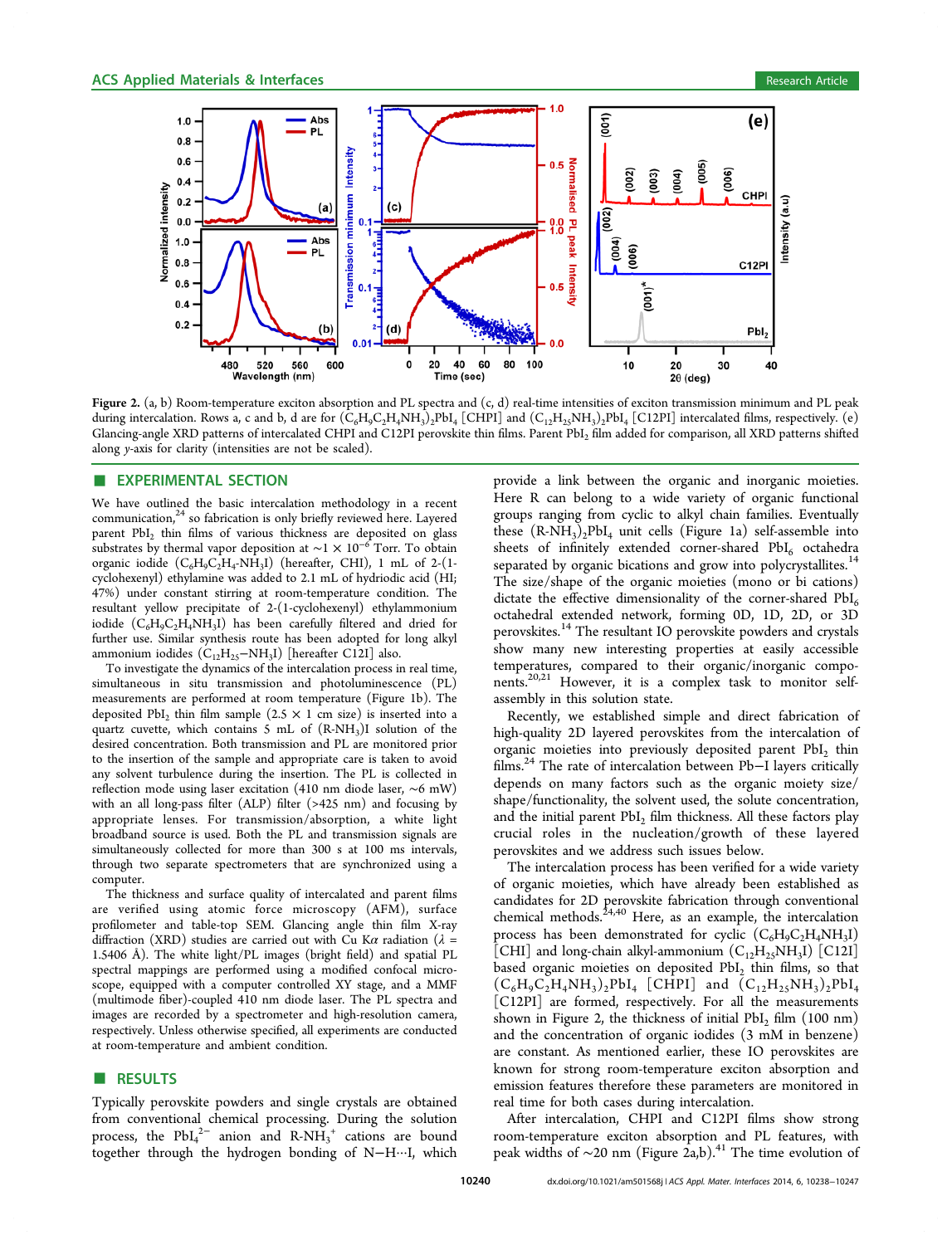

Figure 3. Real time (a, c) exciton transmission minimum (∼508 nm) and (b, d) PL peak (∼517 nm) intensities during intercalation of organic moiety CHI in PbI<sub>2</sub> films. Rows a, b and c, d are for various PbI<sub>2</sub> thicknesses (CHI concentration: 3 mM) and for various nonpolar solvents (PbI<sub>2</sub> thickness: ∼100 nm), respectively. (Polar solvents propanol (PrOH) and methanol (MeOH) are also shown for comparison.)



Figure 4. Time course of (a) exciton transmission minimum and (b) PL peak during intercalation of different concentrations of organic CHI (prepared in toluene) into  $PbI_2$  thin films. (c) XRD patterns of  $PbI_2$  films intercalated for 5 s in different concentrations of CHI. The XRD patterns of completely intercalated (>20 s) CHPI and parent PbI<sup>2</sup> films are also added for comparison (XRD patterns shifted along *y*-axis for clarity). The  $PbI<sub>2</sub>$  film thickness is 135 nm for all cases.

exciton transmission and PL are monitored in real time for both samples (Figure 2c, d). In general, the exciton absorption probes the full range of exciton states, whereas the PL only emerges from the lowest available exciton energy levels. As seen in Figures 2c, d, the intercalation rate is slower in the long alkyl C12I compared to the cyclic CHI. However, as discussed below, comparison of intercalation dynamics between such diverse organics is not yet possible to simulate. The presence of

strong (00*l*) peaks in the glancing-angle XRD patterns of the intercalated CHPI and C12PI thin films demonstrate the complete conversion of parent  $PbI_2$  to IO perovskite with perfect alternate stacking of inorganic and organic layers (Figure 2e). The effect of organic moiety size on intercalation can also be seen on the *d*-spacing changes between the Pb−I layers. The C12I (14.705 Å) molecule is much longer compared to CHI (5.037 Å), and a corresponding decrease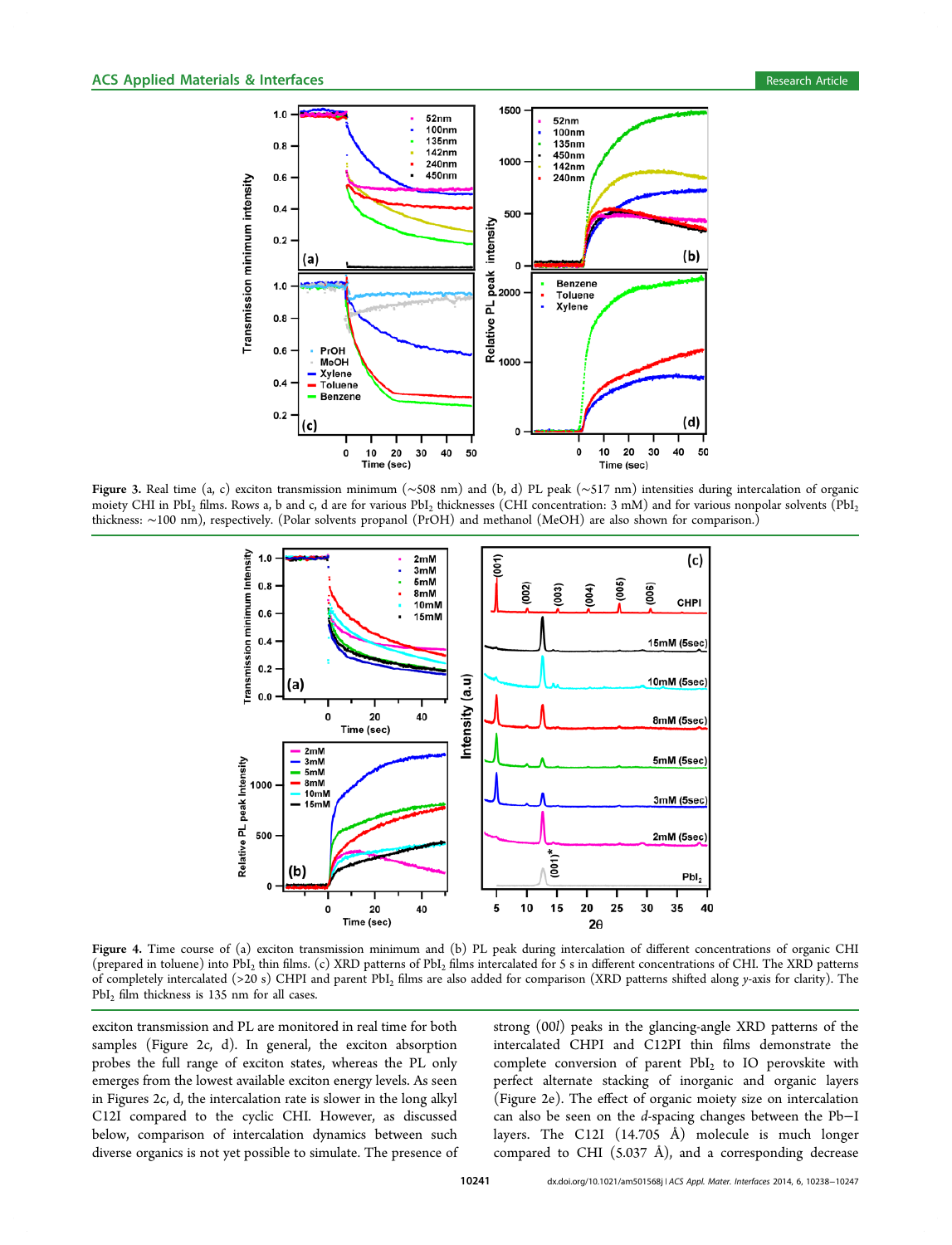## ACS Applied Materials & Interfaces **Research Article** Research Article **Research Article**

in the (001) peak angle signifies a *d*-spacing increase of 17.398 to 23.701 Å from CHPI to C12PI. We note that long alkyammonium based IO perovskites (C12PI) are well-known for structural phase flips from a stable phase I (orthorhombic) to a metastable phase  $\tilde{\mathrm{II}}$  (monoclinic). $^{12,42}$  The data reported here is all for the most stable phase I and the in situ evaluation of these structural phase flips during intercalation will be discussed in the later sections.

3.1. In Situ Intercalation Process Dynamics: Effect of Film Thickness and Solvent. Simultaneous in situ transmission and PL measurements were performed for various thicknesses of  $PbI<sub>2</sub>$  films ranging from 50 to 450 nm, while keeping the organic moiety (CHI) concentration (3 mM) and solvent (toluene) the same for all cases (Figure 3a, b). The results show that in order to achieve relatively fast and complete intercalation, the optimum  $PbI<sub>2</sub>$  film thickness is 100−130 nm for this concentration. For thicker (>250 nm) and thinner (<100 nm) films the exciton PL intensities are comparatively low, and after 30 s of intercalation, a decay in the PL is clearly seen. The presence of an optimum thickness suggests that strain may play a role in intercalation as discussed below.

The choice of solvent is also crucial to intercalation dynamics. Solvents should dissolve the organic moiety completely, but should not dissolve or modify the surface of  $PbI<sub>2</sub>$  and/or the resultant IO perovskite films. Here we examined the solvent dependencies for both nonpolar (benzene, toluene and xylene) and polar (alcohols, acetonitrile (ACN) and trichloroethylene (TCE)) solvents. Although all these solvents dissolve the organic well, only nonpolar solvents are appropriate for intercalation as polar solvents showed no signature of exciton formation. Figure 3c, d shows the intercalation dynamics of the exciton transmission minimum and PL peak positions in three nonpolar solvents. For all measurements, the thickness of PbI<sub>2</sub> films (~100 nm) and concentration of CHI (3 mM) were kept constant. While the intercalation process was fastest with benzene, prolonged exposure resulted in damage of the resultant perovskite film surface. Again, we discuss the role of solvent later.

3.2. In Situ Intercalation Process Dynamics: Effect of **Organic Moiety Concentration.** It is important to have an appropriate ratio of inorganic and organic components in the formation of IO perovskites. For stoichiometric synthesis, one needs one unit of  $MX_4^{-2}$  cation and two organic bications to obtain one unit of  $(R-NH_3)_2PbI_4$ , so the ratio between the organic moiety  $(R-NH_3)I$  to that of metal halide  $(MX_2)$  has to be 2:1. Therefore, it is important to provide the required number of organic moieties (i.e., concentration) in order to break the weak van der Waal forces between molecular layers of  $PbI<sub>2</sub>$  and convert them into extended  $PbI<sub>6</sub>$  octahedral networks. Figure 4a, b show the transmission and PL dynamics for intercalation of CHI at different solution concentrations. Stable, high PL intensities and a fast rate of intercalation were observed for 3 mM concentrations, but acceptable results were also obtained for 5−8 mM concentrations. For very dilute (<3 mM) and highly concentrated  $(>10$  mM) solutions the resultant films show entirely different PL dynamics, which will be discussed later.

To understand the structural phase formation of IO perovskites for various organic moiety concentrations, XRD studies were performed at an intermediate time interval (5 s), as well as on completely intercalated films (Figure 4c, the XRD patterns of unreacted PbI<sub>2</sub> films are also added for comparison. Intercalated films with 3−8 mM show strong (001) peaks signifying the formation of highly oriented and self-assembled stacking arrangements with a substantial increase from the parent in layer-to-layer distance,  $d_{(001)} = 17.63$  Å. However, for less-stoichiometric concentrations  $2 \text{ mM}$  (PbI<sub>2</sub> rich) and 10− 15 mM (organic rich), XRD patterns are mostly dominated by strong  $PbI_2$  peaks, though a weak  $(001)$  peak can also be seen. XRD studies thus confirm that optimum concentrations (3−8 mM) of organic moiety are required to obtain the desired IO perovskite. Note that the peak corresponding to unreacted PbI<sub>2</sub> phase is still clearly visible at this intermediate stage, because complete conversion requires intercalation for more than 20 s.

As a general observation, for dilute solutions  $( $3$  mM)$  the PL peak intensity saturates at about 30 s then slowly decreases. One reason for PL degradation could be solvent damage of the resultant IO perovskite. To verify this we performed the experiment in a slightly different way: transmission/PL dynamics are recorded on fully intercalated CHPI films exposed to pure toluene solvent (0 mM). High PL peak intensities were followed by a slow decay, similar to the dynamics observed for dilute concentrations (<3 mM). We note that the control transmission dynamics give an average through the full thickness of a film, whereas PL arises from mostly the topmost layers, therefore the effect of surface damage was not observed in transmission measurements. The results imply that the density of organic moiety is not high enough in <3 mM solutions, so the effect of solvent damage dominates the rest of the intercalation process.

#### ■ DISCUSSION

While these in situ measurements improve our understanding of the intercalation of  $RNH_2$ -type organic moieties into  $MX_2$ based inorganics, the direction of intercalation, whether perpendicular or parallel to the inorganic sheets, remains unclear. To investigate this, we deposited metal strips (Al, 150 nm thickness, 1 mm wide, ∼900 μm separation) onto 100 nm  $PbI<sub>2</sub>$  films (on a glass substrate) via thermal vapor deposition (Figure 5a). The structure was exposed to a 5 mM CHI solution (in toluene) for 10s, ensuring that the film was completely immersed in the solution.

PL line scans were performed on a suitably dried structure by illuminating from the transparent substrate side using a 410 nm diode laser focused by a 40X microscope objective, and collecting the PL in reflection mode (Figure 5b). PL images were collected at various locations: the metal capped/uncapped areas and also at the edges of films which were kept open to air. PL line scans taken across complete length of the film show intense green exciton emission ( $\lambda_{em} \approx 518$  nm) from uncovered areas of the film, while no emission is seen from the metal capped area (insets Figure 5b). PL spectral scans over the complete film length also confirm this (Figure 5c). In the case of metal-capped areas on the edge of the film, emission was observed up to few micrometers from the air interface, and the rest of the capped area remained dark. Note that the Al strips acts as mirror and at the excitation wavelengths, the intensity remains substantial. This implies that initially intercalation starts at the edge-air interface, with organic moieties entering in-between Pb−I layers to form hydrogen bonds with the first available sites. Laterally, the linking of organic with inorganic layers soon creates a complete blockage, preventing further movement of organic moieties along the Pb−I layers. Therefore, the preferential direction of intercalation, from which the organic moieties reach gaps between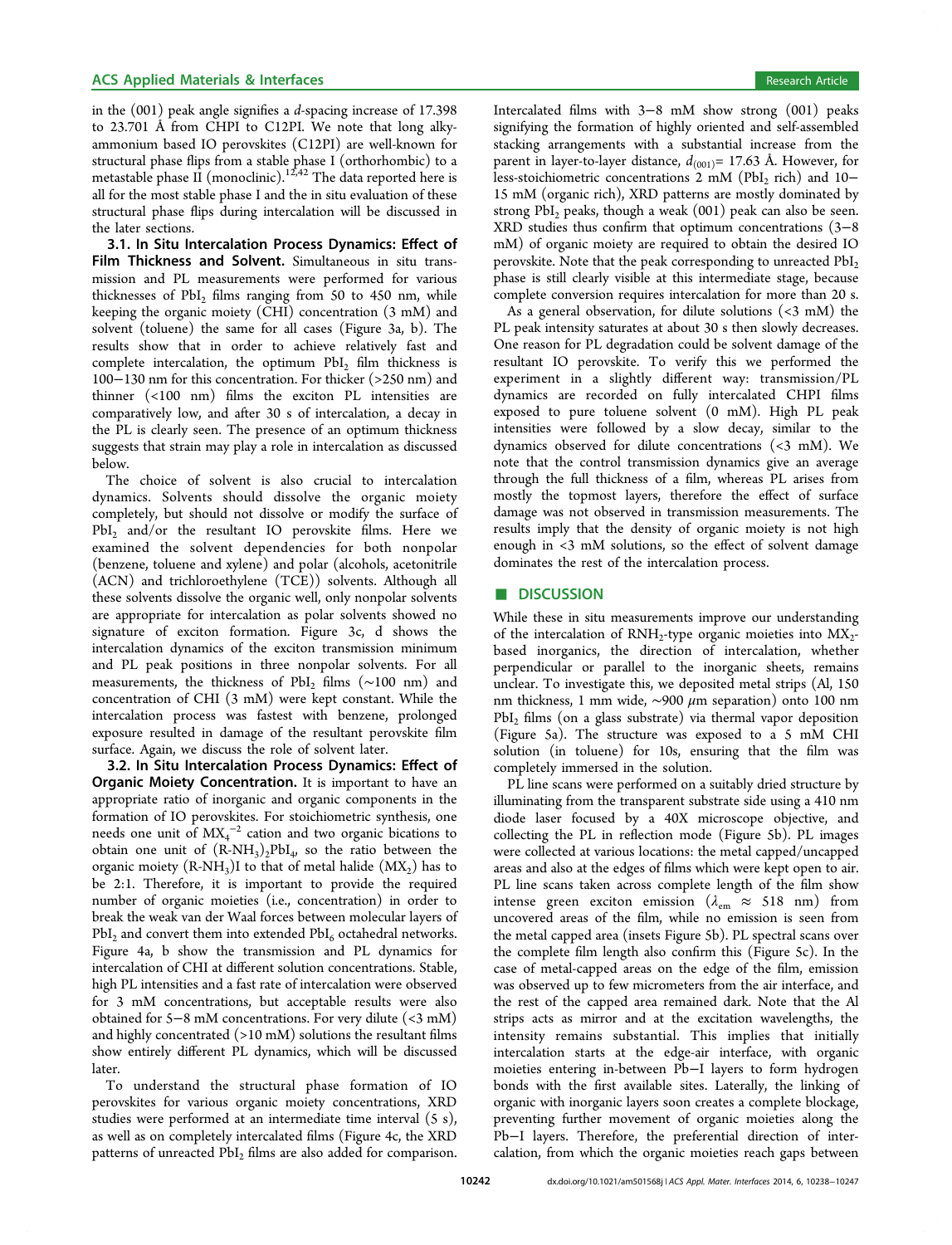

Figure 5. (a) Scheme of intercalation into  $PbI<sub>2</sub>$  film coated with Al metal strips. (b) PL line mapping performed from the backside of the glass substrate and the corresponding confocal PL images obtained using a 410 nm diode laser. (c, d) Corresponding PL image plot and PL peak intensity across the structures.

the PbI<sup>2</sup> layers, is preferentially along the *c*-axis (from the top, perpendicular to the substrate plane).

With knowledge of the intercalation process direction, we now suggest a model to explain the layer-by-layer intercalation process. Organic intercalation transforms the extended  $PbI_2$ network of edge-sharing PbI<sub>6</sub> octahedra (Pb atoms connected by 6 bridging iodine atoms) into the IO hybrid structure of corner-shared  $PbI_6$  octahedrons (Pb atoms connected by 4 bridging I atoms, with 2 terminal I atoms). The crystal packing of  $\mathrm{PbI}_2$  and the inorganic layer of CHPI are shown in Figure 6,



**Figure 6.** Schematic representation of crystal packing in (a)  $PbI_2$  and (b) inorganic layers of CHPI (PbI<sup>4</sup> 2− network) seen along the *c*-axis. (PbI<sub>2</sub> space group is  $\overline{P3}m1$  with  $a = 4.555$  Å,  $b = 4.555$  Å, and  $c =$ 6.977 Å and CHPI space group is  $P\bar{1}$ ,  $a = 12.2053$  Å,  $b = 12.3053$  Å, and  $c = 18.3182 \text{ Å}.$ <sup>43,44</sup>

as seen along *c*-axis. The asymmetric unit cell of CHPI crystals contains an open gap between four adjacent  $PbI_6$  octahedra with area  $\sim$ 37 Å<sup>2</sup> (Figure 6b), whereas such no gap is available in the case of  $PbI_2$  (Figure 6a). The interstices seen in CHPI are typical for IO perovskites, and should be compared to the maximum width of the organic molecules of ∼5 Å. We believe the appearance of these gaps during intercalation allows organic moieties to move through the inorganic layers (and down the *c*axis). Our proposed model for layer-by-layer intercalation is shown in Figure 7.

When the  $PbI_2$  film is exposed to the organic ammonium iodide  $(C_8H_{13}-NH_3I)$  solution, the I atoms on the organic moieties attach to the extended Pb−I network as terminal groups (Figure 7a,b), thereby allowing hydrogen bonding between the  $-NH_3$  group and surrounding I atoms (Figure 7c). This interaction leads to the conversion of the  $PbI<sub>2</sub>$  layer into an incomplete  $PbI<sub>4</sub><sup>2–</sup>$  network, but also now creates interstices that allow organic molecules to enter the interlayer space and interact with the bottom surface of the layer in the same way (Figure 7d). At this stage, the top inorganic layer is fully converted into an extended corner-sharing octahedral network, where each Pb atom is bonded to two terminals and 4 bridging I atoms. Incoming organic molecules can then similarly convert the second inorganic layer. We note that it was previously shown that the excitons only appears after two  $PbI<sub>4</sub><sup>2–</sup>$  layers with organic moieties sandwiched in-between are converted.<sup>45</sup> Hence this origami-like temporary binding and then reconfiguration of layers happens only when the lower side of each sheet is converted, with strain taken up through this sheet reconfiguration process within the organic interlayer.

We can now discuss our various experimental findings within this model. The wide variety of organic iodide moieties that are found to be effective for intercalation, and their similar dynamics, supports our hypothesis that I-binding to aid the amine-binding is likely. All these molecules have widths that can fit through the openings that are induced in the  $PbI<sub>2</sub>$  layers. The presence of an optimum initial film thickness seems to be a balance between solvent surface damage for very thin films, and poor adhesion to the substrate for thicker films. We previously also found that induced strain in thicker (>150 nm) IO hybrid films leads to crumpling of the PbI<sub>4</sub><sup>2-</sup> layers, and that defectinduced PL then dominates.<sup>36</sup> Furthermore, we suggest that the inability of polar solvents to mediate intercalation arises from their ability to reduce the effective internal charge of the organic ammonium iodide, in addition to competitive Hbonding between the polar solvent molecules and the Pb−I network. Both these effects cause charge screening, and inhibit the bond formation required during intercalation.<sup>46</sup> It is also note that, in contrast, the polar solvents used here have larger dielectric constants than the nonpolar solvents, which also decreases the effective charge on the organic moieties. The dependence observed on the concentration of organic molecule is then likely arising from the need for cooperative (nonlinear) organic iodide binding to unlock the  $PbI_2$  layer rearrangement that gives access to the underside. At high concentrations an opposite effect may arise in which steric hindrance from many molecules binding reduces their passage through the sheet interstices. Thus, we suggest that optimal intercalation is triggered for concentrations just large enough to overcome the van der Waals binding energy between Pb−I monolayers. Although our model then circumstantially accounts for the observations, detailed simulations are required to confirm its exact validity, which is beyond the scope of the current paper.

We now discuss the structural flexibility of these IO materials. An interesting class of longer alkyl-chain-based IO hybrids of type  $(C_nH_{2n+1}NH_3)_2PbI_4$  (*n* = 12, 14, 16, 18), show phase changes of the organic moiety conformation from trans to gauche (and vice versa), causing structural changes in the inorganic network as well. The inorganic sheets are flatter and more strained in phase II structures (I−Pb−I angle = 157.4°), whereas the stable phase I state is more crumpled (I−Pb−I angle =  $150.2^{\circ}$ ). This has potential for creating reversible structural phase transitions at easily accessible device temper-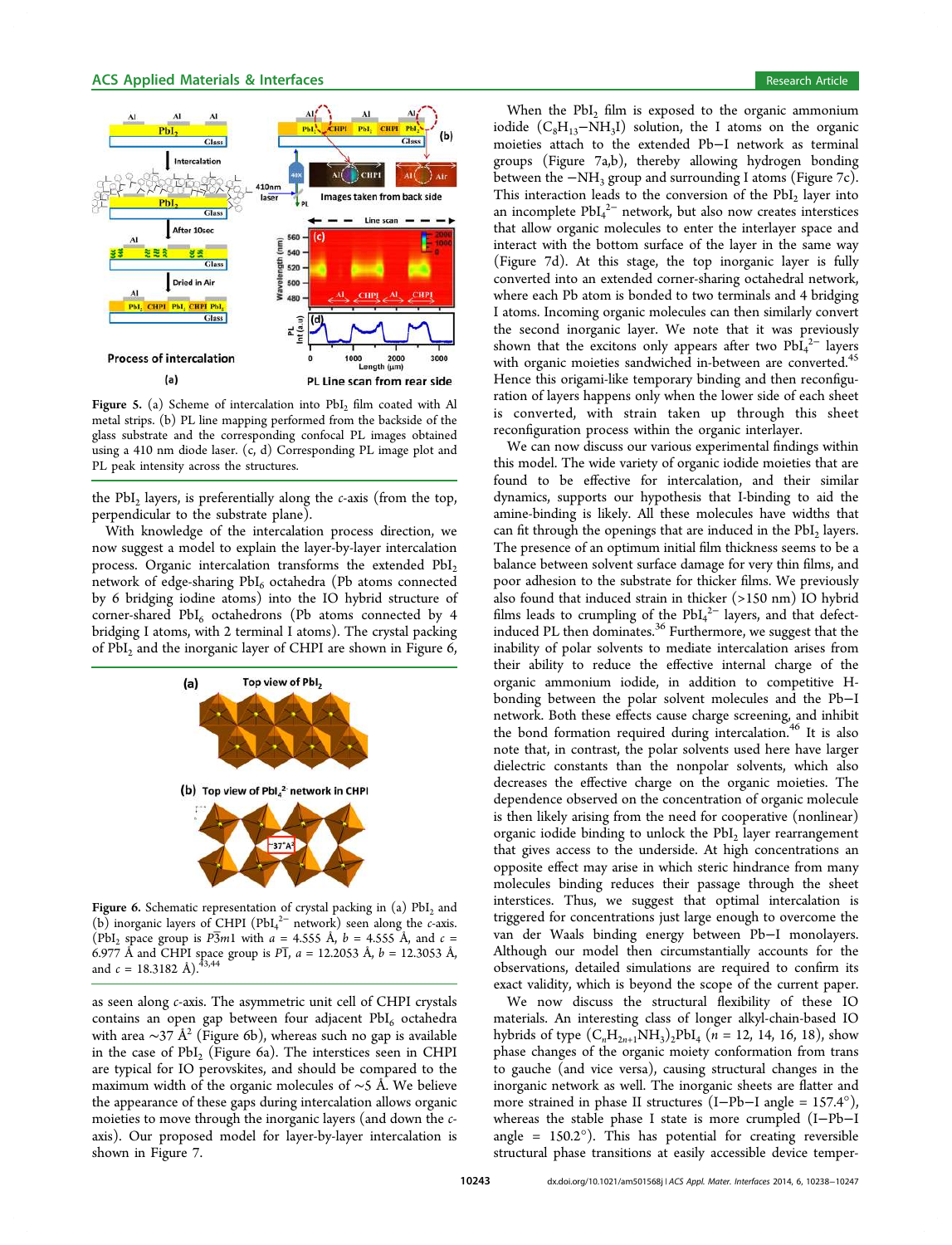

**Figure** 7. Schematic model and speculative digitized sequential intercalation process:  $(a, b)$  layered (with interlayer gap of 6.97 Å) parent PbI<sub>2</sub>, top layer is exposed to organic moiety (R-NH<sub>3</sub>I), (c, d) modification of top PbI<sub>2</sub> layer into extended PbI<sub>4</sub><sup>2–</sup> network and intercalation of organic via interstitial spaces and exfoliation of Pb–I layer; and (e) second layer conversion into extended Pb<sub>4</sub><sup>2−</sup> network and the resultant (R-NH<sub>3</sub>)<sub>2</sub>PbI<sub>4</sub> IO hybrid (interlayer separation<sup>44</sup> of ~18.32 Å for CHPI).

atures, with reversible exciton switching already observed.<sup>12,42</sup> The optical, electronic, and structural features of these hybrids are critically dependent on structural deformations of the Pb−I bonds in the inorganic layers, as well as the conformation of the organic moiety. So far, thermal-induced exciton flips and phase reversals have been demonstrated only in solution-processed thin films and crystals. However, it has also been shown that such flips are possible due to aging and thickness effects.<sup>42</sup> Here, in situ phase changes in these phase-flip IO hybrids are demonstrated at room-temperature. Figure 8 shows the roomtemperature exciton PL dynamics obtained for 130 nm thick  $PbI_2$  film intercalated with C12I  $[(C_{12}H_{25}NH_3)I]$ . During the intercalation process the unstable phase II excitons (∼519 nm) arise immediately but saturate in intensity within 20s. However, the most stable phase I exciton (∼501 nm) emerges more slowly and saturates only after 150s. Similar features are observed for  $n = 14$  IO hybrids (not shown here).

Conceiving of the phase-flip dynamics at the atomic/ molecular level is nontrivial. The fall time of phase II PL matches the rise time of phase I (Figure 8b inset), however the intensity of the phase II exciton does not drop to zero even after the appearance of phase I. This coexistence of both phase I and II excitons suggests a gradual structural rearrangement occurring at the molecular level. In PbI<sub>2</sub>, Pb atoms are coplanar, so it is easier for intercalation to commence with the flatter phase II inorganic network. As intercalation continues through



Figure 8. (a) Room-temperature phase I (501 nm) and phase II (519 nm) exciton emission spectra observed during C12I intercalation (5 mM in benzene, 130 nm PbI<sub>2</sub> films). (b) Time evolution of PL spectral intensity during C12I intercalation. Inset: PL peak intensity as a function of time for phase I and II excitons.

the film, the phase II exciton signal rises and full intercalation is reached at ∼40 s. Because the top layers in phase II are under less strain compared to lower down at the intercalation front, a phase transition from phase II to the stable phase I can start at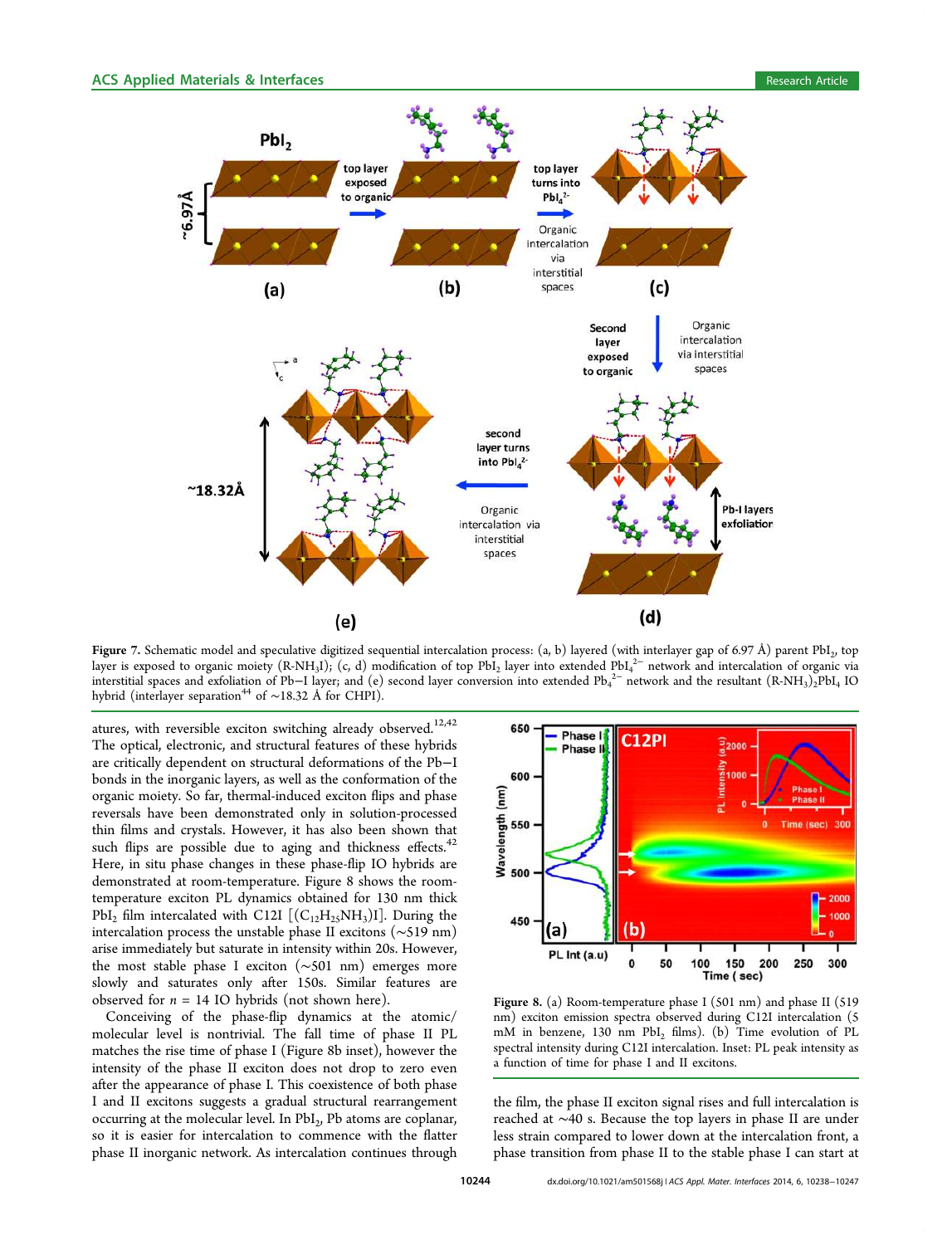## ACS Applied Materials & Interfaces **Research Article** Research Article **Research Article**

the top. Subsequently, this more crumpled inorganic network permeates down through the film at a slower rate.

To further understand the mechanism and kinetics of intercalation, it is essential to establish the nucleation and growth mechanisms of layered perovskites. Recently the nucleation, growth and crystallization of layered materials is often analyzed and explained by simple models such as the Johnson−Mehl−Avrami−Kolmogorov (JMAK) (or simply Avrami) model.28−<sup>32</sup> For example, Ma et al. studied polymorphic transformation in titanium disilicide thin film using in situ resistance measurements, XRD, and transmission electron microscopy (TEM), with results accounted for in this model.<sup>47</sup> Similarly, the nucleation and growth mechanism of  $MgH<sub>2</sub>$  thin film multilayers and the hydrogen desorption process were well-explained by JMAK analysis.<sup>4</sup>

In the present case, the systematic phase transformation of  $PbI_2$  (hexagonal) to CHPI (monoclinic), as well as the nucleation and growth mechanisms that occur during the intercalation process can be understood from a simple JMAK analysis.28−<sup>32</sup> According to this JMAK growth model, which assumes a steady-state and isotropic transformation from impinging randomly distributed nuclei (here molecules), and with constant growth rate, the time evolution of the transformed volume fraction  $f(t)$ , at constant temperature is given by

$$
f(t) = 1 - \exp(-kt^m) \tag{1}
$$

Here the rate constant *k* represents the nucleation and growth rate, and the Avrami exponent *m* depends on factors such as growth dimensionality, nucleation mode, saturation of growth, and site selectivity. For unidirectional (1D) growth, *m* is ∼1, whereas for other dimensionalities and growth saturation, its value is >2.28−<sup>32</sup> Assuming multiple dynamical rates are involved in the exciton PL evolution during intercalation (Figures 2-4,8), the above expression can be modified for exciton PL peak intensities  $(I(t))$  as

$$
I(t) = 1 - \sum_{j=1,2} \frac{1}{\exp(k_j t)^{m_j}}
$$
 (2)

In Figure 9, some of the example experimental curves (data from Figures 3 and 4) are fitted using eq 2, for both ideal and nonideal intercalation regimes. In the ideal cases, layer-by-layer intercalation of organic moieties into  $PbI<sub>2</sub>$  proceeds with a single exponential component with *m* = 0.9−1.1 (region I), strongly supporting the previous argument of unidirectional intercalation along the *c*-axis (Figures 5−7). The kinetic parameter  $k^{-1}$  is found to be between 10 and 14. However, in nonideal cases, the PL dynamics contains two components, labeled regions I and II. Initially, the intercalation process starts as unidirectional intercalation (region I) with *m* values ranging between 0.8 and 1.2 and the region spans typically up to 20 s. The latter part of curve is dominated by PL decay (region II), with negative *m* values ranging from −1.9 to −2.6. The kinetic parameter *k* −1 of region II is 1 order of magnitude greater compared to region I. For all cases, during the initial few seconds (∼2−5 s, depending on thickness/molarity) the PL intensity follows a pre-exponential component that is likely due to experimental artifacts such as solvent turbulence during intercalation or surface impurities. The JMAK model analysis broadly confirms the typical optimized conditions for a proper (ideal) intercalation: having PbI<sub>2</sub> thickness of 100-140 nm and organic iodide concentrations of 3−8 mM in nonpolar solvents





Figure 9. Exciton PL peak intensity variation during the intercalation process of CHI into  $PbI_2$  films for various ideal and nonideal cases.  $(a-c)$  Ideal cases for optimum organic molarity and PbI<sub>2</sub> thickness; (d−f) nonideal cases of intercalation. Plots are labeled with the CHI concentration and PbI<sub>2</sub> film thickness. The black lines show theoretical fits using the modified JMAK expression (eq 2, see text).

(preferably, toluene). Intercalation times are also important (∼20−30 s, depending on thickness, solvent, and concentration). The nonideal region where |*m*| > 1 with relatively slow kinetic rate suggests that the intercalation process with nonoptimized parameters is dominated by factors such as solvent damage, saturation of intercalation, or emerging poly directional growth. Nevertheless, we are able to account for the intercalation process, which is compatible with the simple model presented above.

#### ■ CONCLUSION

In conclusion, we greatly improved understanding of the formation of IO hybrid perovskites via the intercalation of organic moieties into parent layered inorganic semiconductors. The evolution of strong room-temperature optical excitons observed in these multiple quantum well systems are systematically monitored during intercalation. For the first time, the dynamics of intercalation has been studied for [(R- $NH<sub>3</sub>)<sub>2</sub>PbI<sub>4</sub>$ ] type inorganic−organic perovskites, and it was demonstrated that the insertion of organic molecules into the framework occurs through holes opened progressively into the inorganic monolayers. A basic model is suggested which explains the intercalation dynamics at the molecular level. The successful optimization of various parameters for efficient intercalation has been demonstrated for the organic moiety CHI and  $PbI<sub>2</sub>$  films, leading to the formation of device quality thin films. Here the best quality films were produced using a 130−140 nm PbI<sup>2</sup> films with 3−8 mM CHI/toluene solutions. Unidirectional (1D) growth along the *c*-axis is confirmed both with patterned samples, and using fits to a simple JMAK nucleation and growth model. Our findings are relevant for the future design and application of metal halide-based 2D IO perovskite thin films and nanostructures.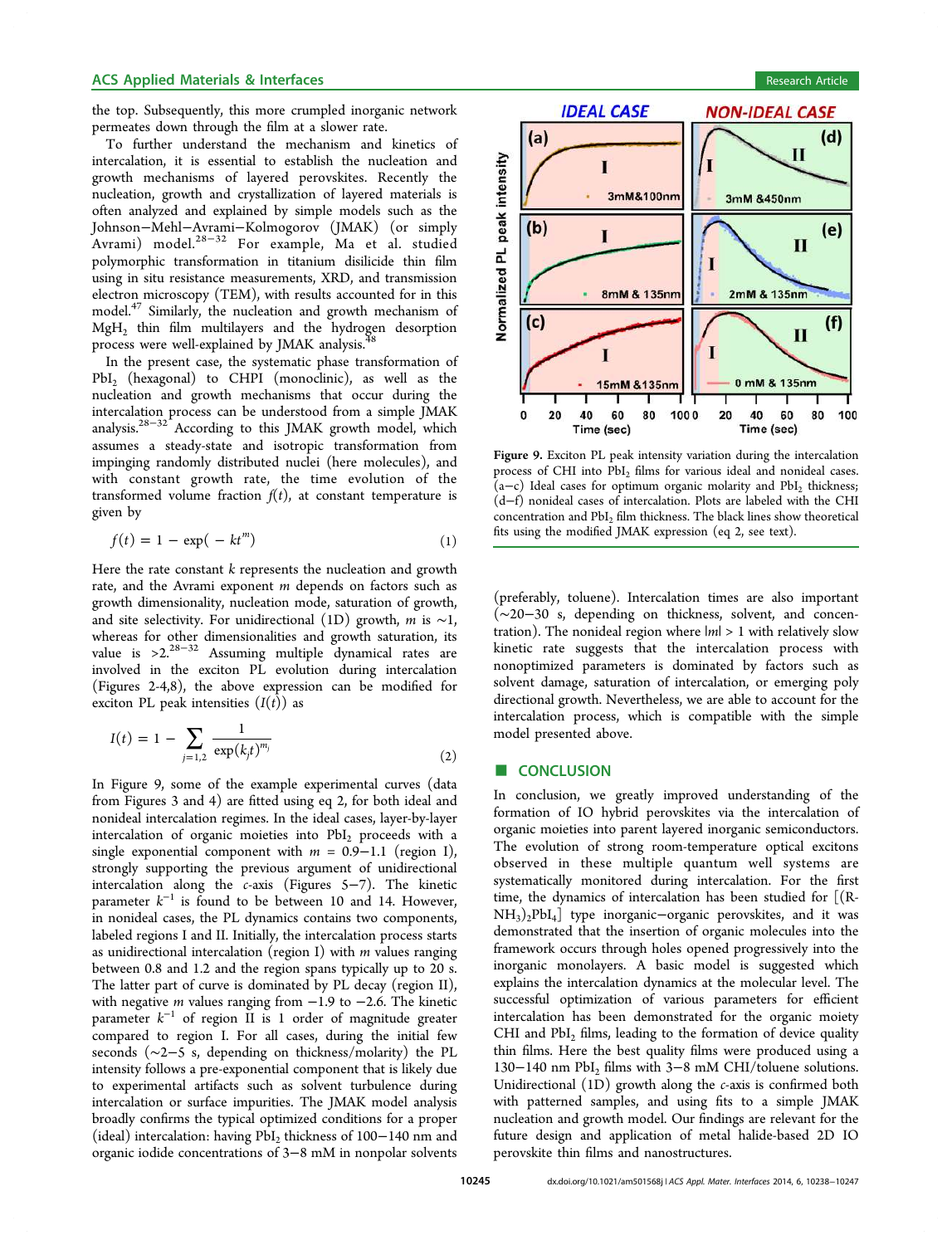## ■ AUTHOR INFORMATION

#### Corresponding Author

\*E-mail: prakash@physics.iitd.ac.in.

#### Author Contributions

The manuscript was written through equal contributions of all authors and all authors have given approval to the final version of the manuscript.

#### **Notes**

The authors declare no competing financial interest.

## ■ ACKNOWLEDGMENTS

This work is part of High-Impact Research scheme of IIT Delhi, DST-SERC (SR/S2/CMP-0021/2012), Nano Research Facility (MCIT, Govt. Of India), UK-India Education and Research Initiative (UKIERI) programme, and part funded by EPSRC grant EP/G060649/1, and ERC LINASS 320503.

#### ■ REFERENCES

(1) Khan, A. I.; O'Hare, D. Intercalation Chemistry of Layered Double Hydroxides: Recent Developments and Applications. *J. Mater. Chem.* 2002, *12*, 3191−3198.

(2) Lee, J. Y.; Baljon, A. R. C.; Sogah, D. Y.; Loring, R. F. Molecular Dynamics Study of the Intercalation of Diblock Copolymers into Layered Silicates. *J. Chem. Phys.* 2000, *20*, 9112−9119.

(3) Xu, Z.; Zou, X.; Zhou, X.; Zhao, B.; Wang, C. W.; Hamakawa, Y. Optimum Design and Preparation of a-Si/a-Si/a-SiGe Triple-Junction Solar Cells. *J. Appl. Phys.* 1994, *75*, 588−595.

(4) Hiibner, A.; Aberle, A. G.; Hezel, R. Novel Cost-Effective Bifacial Silicon Solar Cells with 19.4% Front and 18.1% Rear Efficiency. *Appl. Phys. Lett.* 1996, *70*, 1008−1010.

(5) Niemegeers, A.; Burgelman, M. Effects of the Au/CdTe Back Contact on IV and CV Characteristics of Au/CdTe/CdS/TCO Solar Cells. *J. Appl. Phys.* 1996, *81*, 2881−2886.

(6) Chung, B. C.; Virshup, G. F.; Klausmeier-Brown, M.; Ristow, M. L.; Wanlass, M. W. 25.2% Efficiency (1-Sun, Air Mass 0) AlGaAs/ GaAs/InGaAsP Three-Junction, Two-Terminal Solar Cell. *Appl. Phys. Lett.* 1992, *60*, 1691−1693.

(7) Tang, C. W. Two-Layer Organic Photovoltaic Cell. *Appl. Phys. Lett.* 1986, *48*, 183−185.

(8) Ishihara, T.; Takahashi, J.; Goto, T. Optical Properties due to Electronics Transitions in Two-Dimensional Semiconductors (C*n*H<sup>2</sup>*n*+1NH<sup>3</sup> )2PbI<sup>4</sup> . *Phys. Rev. B* 1990, *42*, 11099−11107.

(9) Stoumpos, C.; Malliakas, C.; Kanatzidis, M. Semiconducting Tin and Lead Iodide Perovskites with Organic Cations: Phase Transitions, High Mobilities, and Near-Infrared Photoluminescent Properties. *Inorg. Chem.* 2013, *52*, 9019−38.

(10) Etxebarria, J.; Fernandez, J.; Arriandiaga, M. A.; Tello, M. J. Influence of the Thermal Expansion on the Piezoelectric Photoacoustic Detection of Ferro-Paraelastic Phase Transition in (CH3CH2NH<sup>3</sup> )<sup>2</sup> CuCl<sup>4</sup> . *J. Phys. C: Solid State Phys.* 1985, *18*, L13− L17.

(11) Goto, T.; Lthi, B.; Geick, R.; Strobel, K. Elastic Soft Mode in Perovskite-Type Layer-Structure Materials. *Phys. Rev. B* 1980, *22*, 3452−3458.

(12) Pradeesh, K.; Baumberg, J. J.; Vijaya Prakash, G. Exciton switching and Peierls Transitions in Hybrid Inorganic-Organic Self-Assembled Quantum Wells. *Appl. Phys. Lett.* 2009, *95*, 173305−03.

(13) Billing, D. G.; Lemmerer, A. Synthesis, Characterization and Phase Transitions of the Inorganic−Organic Layered Perovskite-type Hybrids  $[(C_nH_{2n+1}NH_3)_2PbI_4]$  (n = 12, 14, 16 and 18). *New J. Chem.* 2008, *32*, 1736−1746.

(14) Mitzi, D. B. Templating and Structural Engineering in Organic− Inorganic Perovskites. *J. Chem. Soc. Dalton* 2001, 1−12.

(15) Lee, M. M.; Teuscher, J.; Miyasaka, T.; Murakami, T. N.; Snaith, H. J. Efficient Hybrid Solar Cells Based on Meso-Superstructured Organometal Halide Perovskites. *Science* 2012, *338*, 643−647.

(16) Heo, J. H.; Im, S. H.; Noh, J. H.; Mandal, T. N.; Lim, C.; Chang, J. A.; Lee, Y. H.; Kim, H.; Sarkar, A.; Nazeeruddin, M. K.; Grätzel, M.; Seok, S. I. Efficient Inorganic−Organic Hybrid Heterojunction Solar Cells Containing Perovskite Compound and Polymeric Hole Conductors. *Nat. Photonics* 2013, *7*, 486−491.

(17) Burschka, J.; Pelletaaa, N.; Moon, S.; Humphry-Baker, R.; Gao, P.; Nazeeruddin, M. K.; Grätzel, M. Sequential Deposition as a Route to High-Performance Perovskite-Sensitized Solar Cells. *Nature* 2013, *499*, 316−320.

(18) Kagan, C. R.; Mitzi, D. B.; Dimitrakopoulos, C. D. Organic-Inorganic Hybrid Materials as Semiconducting Channels in Thin-Film Field-Effect Transistors. *Science* 1999, *286*, 945−947.

(19) Era, M.; Morimoto, S.; Tsutsui, T.; Saito, S. Organic-Inorganic Heterostructure Electroluminescent Device using a Layered Perovskite Semiconductor (C6H5C2H4NH<sup>3</sup> )2PbI<sup>4</sup> . *Appl. Phys. Lett.* 1994, *65*, 676−678.

(20) Muljarov, E. A.; Tikhodeev, S. G.; Gippius, N. A.; Ishihara, T. Excitons in Self-Organized Semiconductor/Insulator Superlattices: PbI-based Perovskite Compounds. *Phys. Rev. B* 1995, *51*, 14370− 14378.

(21) Shimizu, M.; Fujisawa, J.; Ishi-Hayase, J. Influence of Dielectric Confinement on Excitonic Nonlinearity in Inorganic-Organic Layered Semiconductors. *Phys. Rev. B* 2005, *71*, 205306−205309.

(22) Warren, R. F.; Liang, W. Y. Raman Spectroscopy of New Lead Iodide Intercalation Compounds. *J. Phys.: Condens. Matter* 1993, *5*, 6407−6418.

(23) Coleman, C. C.; Magness, B.; Melo, P.; Goldwhite, H.; Tikkanen, W.; Tham, Q.; Pham, K.; Jacubinas, R.; Kaner, R. B.; Treece, R. E. Intercalation of Hydrazines in Lead Iodide. *J. Phys. Chem. Solids* 1996, *57*, 1153−1158.

(24) Pradeesh, K.; Baumberg, J. J.; Vijaya Prakash, G. In situ Intercalation Strategies for Device-Quality Hybrid Inorganic-Organic Self-Assembled Quantum Wells. *Appl. Phys. Lett.* 2009, *95*, 033309−3.

(25) Ogawa, M.; Kuroda, K. Photofunctions of Intercalation Compounds. *Chem. Rev.* 1995, *95*, 399−438.

(26) Privitera, S.; Via, F. L.; Spinella, C.; Quilici, S.; Borghesi, A.; Merinardi, F.; Grimaldi, M. G.; Rimini, E. Nucleation and Growth of C54 Grains into C49 TiSi<sub>2</sub> Thin Films Monitored by Micro-Raman Imaging. *J. Appl. Phys.* 2000, *88*, 7013−7019.

(27) O'Hare, D.; Evans, J. S. O.; Fogg, A.; O'Brien, S. Time-resolved, In situ X-Ray Diffraction Studies of Intercalation in Lamellar Hosts. *Polyhedron* 2000, *19*, 297−305.

(28) Hulbert, S. F. Models for Solid-State Reactions in Powdered Compacts. *J. Br. Ceram. Soc.* 1969, *6*, 11−20.

(29) Avrami, M. Kinetics of Phase Change. I General Theory. *J. Chem. Phys.* 1939, *7*, 1103−1112.

(30) Avrami, M. Kinetics of Phase Change. II Transformation Time Relations for Random Distribution of Nuclei. *J. Chem. Phys.* 1940, *8*, 212−224.

(31) Avrami, M. Granulation, Phase Change, and Microstructure Kinetics of Phase Change. III. *J. Phys. Chem.* 1941, *9*, 177−184.

(32) Erofe'ev, B. V. Generalized Equation of Chemical Kinetics and its Application in the Reactions Involving Solids. *C. R. Acad. Sci. URSS* 1946, *52*, 511−514.

(33) Granas, E.; Andersen, M.; Arman, M. A.; Gerber, T.; Hammer, B.; Schnadt, J.; Andersen, J. N.; Michely, T.; Knudsen, J. CO Intercalation of Graphene on Ir(111) in the Millibar Regime. *J. Phys. Chem. C* 2013, *117*, 16438−16447.

(34) Liu, L.; Yao, T.; Tan, X.; Liu, Q.; Wang, Z.; Shen, D.; Sun, Z.; Wei, S.; Xie, Y. Room-temperature Intercalation-Deintercalation Strategy Towards  $VO_2(B)$  Single Layers with Atomic Thickness. *Small* 2012, *8*, 3752−3756.

(35) Borja, M.; Dutta, P. K. Fatty Acids in Layered Metal Hydroxides: Membrane-like Structure and Dynamics. *J. Phys. Chem.* 1992, *96*, 5434−5444.

(36) Pradeesh, K.; Baumberg, J. J.; Vijaya Prakash, G. Strong Exciton-Photon Coupling in Inorganic-Organic Multiple Quantum Wells Embedded low-Q Microcavity. *Opt. Express* 2009, *17*, 22171−22178.